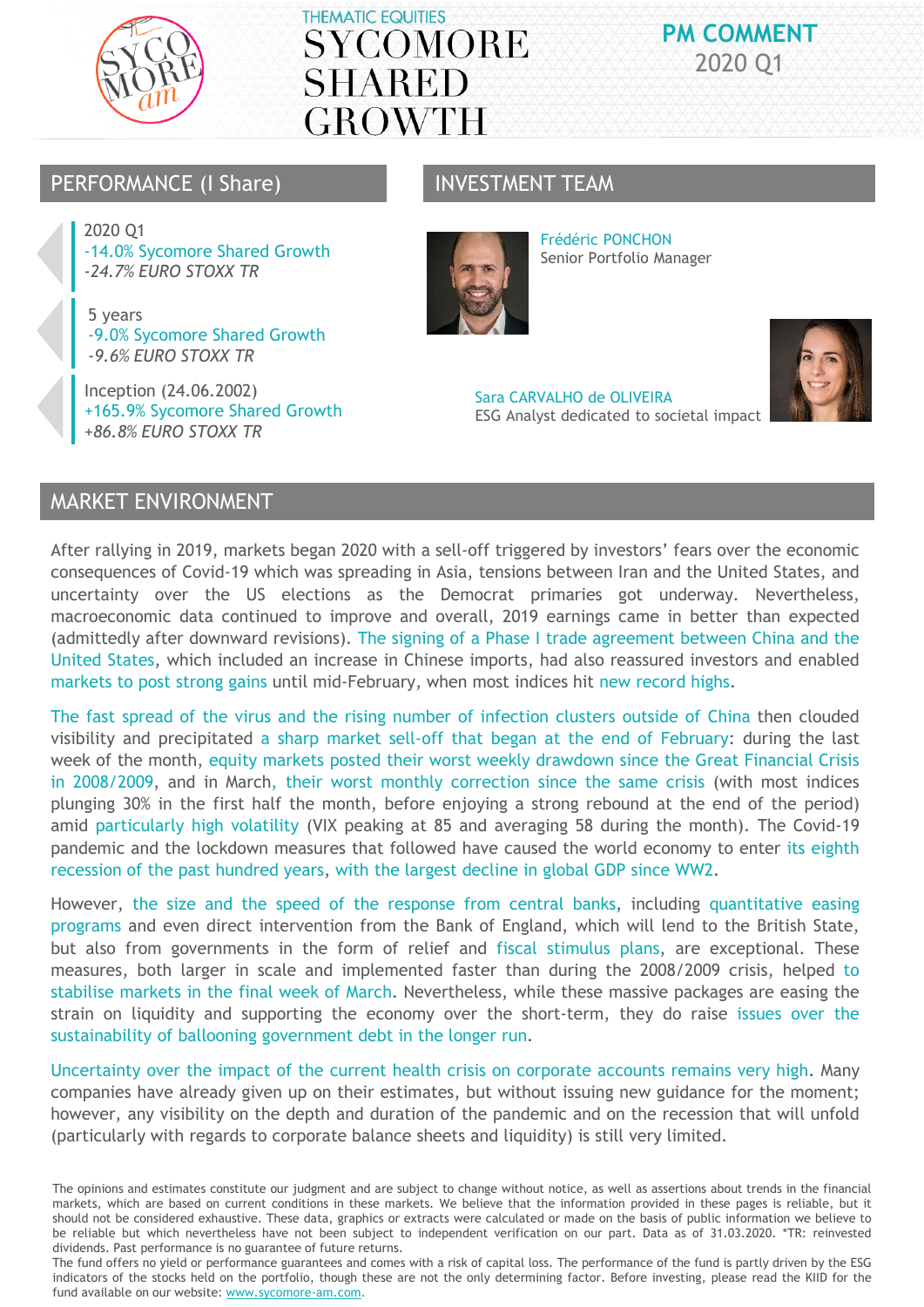

## **PM COMMENT** 2020 Q1

## SECTOR MIX CONTRIBUTION: +5.7% — PERFORMANCE ANALYSIS

|                                     | <b>Fund weighting</b><br>vs indice                          | <b>Impact</b><br>Q1 2020 |
|-------------------------------------|-------------------------------------------------------------|--------------------------|
| <b>Healthcare</b><br>Perf. - 12.5%  | Overweight<br>33.0% vs 6.5%<br>for the Eurostoxx TR         | $+3.6%$                  |
| <b>Financials</b><br>Perf. - 35.4%  | <b>Underweight</b><br>1.2% vs 18.7%<br>for the Eurostoxx TR | $+2.4%$                  |
| <b>Industrials</b><br>Perf. - 29.5% | <b>Underweight</b><br>7.7% vs 17.3%<br>for the Eurostoxx TR | $+0.6%$                  |

Over the quarter, Sycomore Shared Growth's sector mix contributed positively to performance (+5.7% of outperformance).

The fund notably benefited from its overweight position in Healthcare (which posted the smallest decline during 2020Q1: -12.5%) as well as from its under exposure to Financials (worst 2020Q1 negative return: -35.4%) and Industrials which posted the second worst decline in 2020Q1, particularly affected by the lockdowns.

### STOCK PICKING CONTRIBUTION : +4.2% — PERFORMANCE ANALYSIS AND OUTLOOK

|                     |                   | <b>Sycomore Shared Growth</b> |                 |                     | <b>EURO STOXX TR *</b> |                     |                                    |
|---------------------|-------------------|-------------------------------|-----------------|---------------------|------------------------|---------------------|------------------------------------|
| <b>Valeurs</b>      | Average<br>Weight | Return                        | Contribution    | Average<br>Weight   | <b>Return</b>          | Contribution        | <b>Total</b><br><b>Attribution</b> |
| Sanofi              | 7.8%              | $-10.6%$                      | $-0.8%$         | 2.3%                | $-10.6%$               | $-0.2%$             | 1.0%                               |
| <b>Kerry Group</b>  | 3.5%              | $-5.3%$                       | $-0.3%$         | 0.4%                | $-5.3%$                | 0.0%                | 0.7%                               |
| Airbus              | $\sim$            | $\sim$                        | <b>Contract</b> | 1.5%                | $-54.5%$               | $-1.0%$             | 0.6%                               |
| Rhön-Klinikum       | 1.6%              | 1.8%                          | 0.1%            | $\sigma_{\rm{max}}$ | <b>Common</b>          | $\sim 10^{-1}$      | 0.6%                               |
| Air Liquide         | 4.4%              | $-7.6%$                       | $-0.4%$         | 1.4%                | $-7.6%$                | $-0.1%$             | 0.6%                               |
| AstraZeneca         | 3.0%              | $-7.3%$                       | $-0.3%$         | $\sigma_{\rm{max}}$ | $\sim 10^{-1}$         | $\sigma_{\rm{eff}}$ | 0.6%                               |
| TeamViewer AG       | 1.1%              | 14.1%                         | 0.3%            | 0.0%                | 19.4%                  | 0.0%                | 0.5%                               |
| Grifols             | 4.0%              | $-12.7%$                      | $-0.5%$         | $\sim$              |                        | $\sim$              | 0.5%                               |
| Shop Apotheke       | 1.2%              | 16.8%                         | 0.2%            |                     |                        |                     | 0.5%                               |
| <b>RIB Software</b> | 0.6%              | 26.4%                         | 0.3%            | ÷                   | $\sim$                 | $\equiv$            | 0.5%                               |
| F.I.L.A.            | 0.5%              | $-52.1%$                      | $-0.3%$         | $\sim 10^{-1}$      | <b>Contract</b>        | $\sim$              | $-0.2%$                            |
| Enel                |                   | $\mathcal{L}$                 | $\sim$          | 1.4%                | $-9.0%$                | $-0.1%$             | $-0.2%$                            |
| <b>LVMH</b>         | $\sim$            | $\blacksquare$                | $\sim$          | 2.4%                | $-18.3%$               | $-0.3%$             | $-0.2%$                            |
| <b>Elior</b>        | 0.8%              | $-54.1%$                      | $-0.4%$         | $\omega_{\rm{eff}}$ | $\sim 10^{-1}$         | $\sim$              | $-0.3%$                            |
| L'Oréal             | $\sim$            | $\sim$                        | $\sim$          | 1.5%                | $-9.5%$                | $-0.1%$             | $-0.3%$                            |
| Linde               | $\sim$            | $\sim$                        |                 | 2.3%                | $-15.4%$               | $-0.3%$             | $-0.3%$                            |
| Norma               | 0.7%              | $-55.3%$                      | $-0.5%$         | $\sim$ 10 $\pm$     | <b>Contract</b>        | $\sim$              | $-0.3%$                            |
| Iberdrola           | $\sim 10$         | $\sim 10^{-1}$                | $\sim$ $\sim$   | 1.4%                | $-0.6%$                | $-0.1%$             | $-0.3%$                            |
| <b>Ipsen</b>        | 2.3%              | $-40.3%$                      | $-0.9%$         | 0.1%                | $-40.3%$               | 0.0%                | $-0.4%$                            |
| <b>ASML</b>         | 0.0%              | 10.8%                         | 0.1%            | 2.6%                | $-8.1%$                | $-0.1%$             | $-0.5%$                            |
| Cash                | 15.3%             |                               | $-0.1%$         | $\sim$              |                        | 0.0%                | 7.3%                               |
| Net performance     |                   |                               | $-14.0%$        |                     |                        | $-24.7%$            | 0.0%                               |

Data as of 31.03.2020. \*TR: reinvested dividends. Past performance is no guarantee of future returns.

The fund offers no yield or performance guarantees and comes with a risk of capital loss. The performance of the fund is partly driven by the ESG indicators of the stocks held on the portfolio, though these are not the only determining factor. Before investing, please read the KIID for the fund available on our website: www.sycomore-am.com.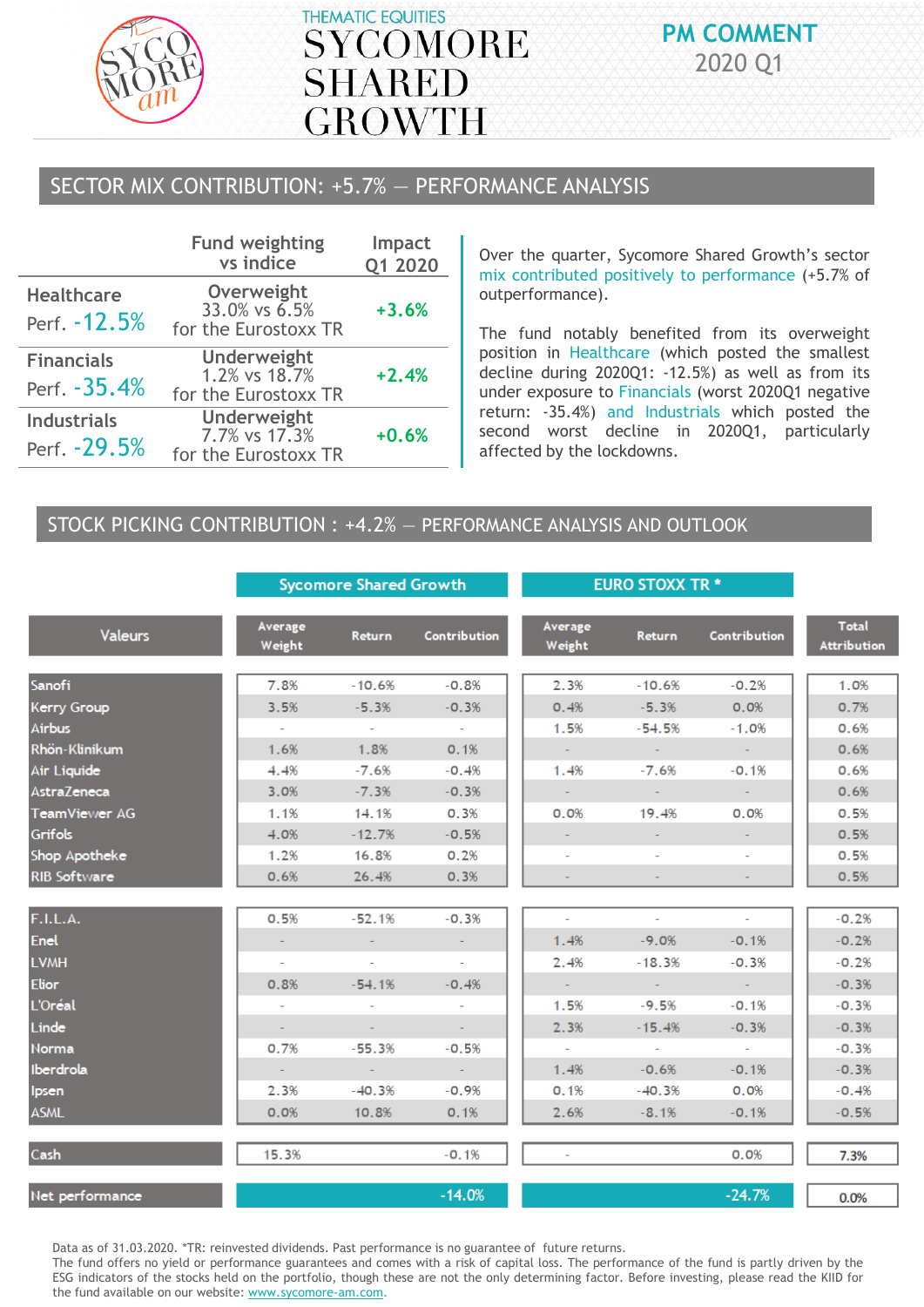

Sycomore Shared Growth is a European long only equity growth fund which invests in companies offering visibility and quality, but with a unique focus on valuation. We also assess the sustainability of a company's growth based on its positive societal impact.

**COMMENTAIRE DE GESTION** T1 2020

Because of these selection criteria, our management favors sectors such as healthcare, food & beverages (mainly health nutrition), security, digitalization, communication (i.e. sectors that are deemed essential by the governments). As such, those sectors are suffering less than others from the current lockdown and even boosting their potential growth.

For example, if we look beyond the need for a specific vaccine to counter Covid-19, we expect a rise in demand. Due to the outbreak, China, which did not particularly encourage flu vaccination, is a country in which the flu vaccine will become increasingly important in years to come. A pharmaceutical company such as Sanofi, the leader in flu vaccines, owns 75% of the global market share and should benefit from this new trend. It is one of the largest positions within the fund. It also the case for diagnosis companies such as Qiagen, and companies producing ventilators and monitoring instruments such as Draegerwerk or Philips (demand is peaking today, but there is clear visibility on new investments in this industry and products), Air Liquide, but also online pharmacies, such as Shop Apotheke or Zur Rose, which are selling large volumes of over the counter and prescription drugs and have been able to gain many new customers – a process that would otherwise have taken years and huge marketing expenses.

Other sectors which are not suffering from the Covid-19 crisis include communications (stocks such as Orange or Vodafone), "smart-working" companies such as TeamViewer or Cancom (cloud based solutions for small and midsized companies in the DACH region) or Nexi (leader in digital payments in Italy): after the crisis debt levels will increase substantially, particularly in Italy, and we believe the government will not be able to make considerable rises in tax rate. It is likely the focus will be on improving tax collection and here, digitalization should be key (the digitalization rate in Italy is very low today compared to other European countries). We aim to identify current societal needs and imagine the world post Covid-19.

We cannot copy and paste past crises, and the world is bound to change in the coming years. However, we believe that health issues will be people's main preoccupation and prove to be a prerequisite. Hence, nutrition and natural foods should also benefit from stronger demand. Ingredient companies such as Simrise, DSM, Corbion or Kerry Group will see their growth potential increase.

All of these companies provide solutions to essential societal issues and are therefore particularly resilient in challenging times. In addition, these companies benefit from the low interest rate environment that the Central Banks are anchoring for the long term.

More than ever, we are highly selective over the strength of corporate balance sheets and the room for manoeuver left by financial levers. The quality stocks that we seek should be better able to withstand crises and, above all, emerge stronger in relative terms as they should gain market share over their weaker competitors, who are more concerned with their survival than preparing for their post-crisis growth.

Data as of 31.03.2020. \*TR: reinvested dividends. Past performance is no guarantee of future returns.

The fund offers no yield or performance guarantees and comes with a risk of capital loss. The performance of the fund is partly driven by the ESG indicators of the stocks held on the portfolio, though these are not the only determining factor. Before investing, please read the KIID for the fund available on our website: www.sycomore-am.com.